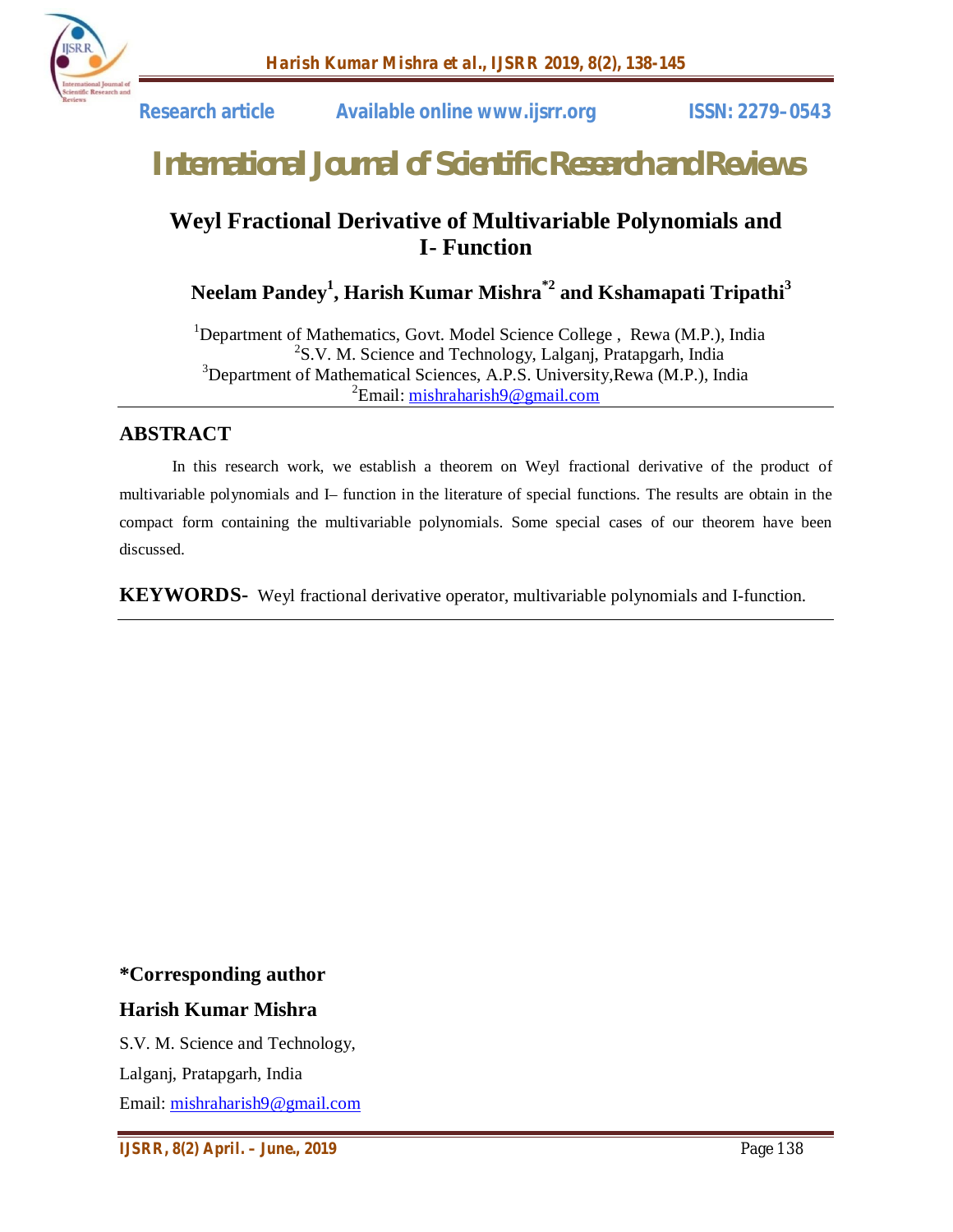#### **INTRODUCTION**

Recently, for modeling of relevant systems in various fields of sciences and engineering, such as fluid flow, diffusion, relaxation, oscillation, anomalous diffusion, polymer physics, chemical physics, propagation of seismic waves, etc. see, Glöckle and Nonnenmacher<sup>1</sup>, Mainardi<sup>2, 3</sup>, Miller and  $Ross<sup>4</sup>$ , Kilbas et al.<sup>5</sup> and others.

The I-function of the one variable is defined by Saxena<sup>6</sup> and we will represent here in the following manner:

$$
\mathbf{I}[z] = \mathbf{I}_{p_i, q_i; r}^{m, n}[z] = \mathbf{I}_{p_i, q_i; r}^{m, n} \left[ z \Big| \dots \dots \Big| \right] = \mathbf{I}_{p_i, q_i; r}^{m, n} \left[ z \Big| \frac{(a_j, e_j)_{1, n}; (a_{ji}, e_{ji})_{n+1, pi}}{(b_j, f_j)_{1, m}; (b_{ji}, f_{ji})_{m+1, qi}} \right]
$$
(1.1)

$$
=\frac{1}{2\pi i}\int_{L}\theta(s)\,z^{s}ds\,,\tag{1.2}
$$

where  $i = \sqrt{(-1)}$ ,  $z \neq 0$  is a complex variable and (1.2)  $z^s = \exp \left[ s \left\{ \log |z| + i \arg z \right\} \right]$ . In which log |z| represent the natural logarithm of |z| and arg |z| is not necessarily the principle value. An empty product is interpreted as unity. Also,

$$
\theta(s) = \frac{\prod_{j=1}^{m} \Gamma(b_j - f_j s) \prod_{j=1}^{n} \Gamma(1 - a_j + e_j s)}{\sum_{i=1}^{r} \left[ \prod_{j=m+1}^{q_i} \Gamma(1 - b_{ji} + f_{ji} s) \prod_{j=n+1}^{p_i} \Gamma(a_{ji} - e_{ji} s) \right]}
$$
(1.3)

m, n, p<sub>i</sub> and  $q_i \forall i \in (1, \dots r)$  are non-negative integers satisfying  $0 \le n \le p_i$ ,  $0 \le m \le q_i$ ;  $\forall i \in \{1, ..., r\}$ ,  $e_{ji}$ ,  $(j = 1, ..., p_i; i = 1, ..., r)$  and  $f_{ji}$ ,  $(j = 1, ..., q_i; i = 1, ..., r)$  are assumed to be positive quantities for standardization purpose. Also  $a_{ji}$ ,  $(j = 1, ..., p_i; i = 1, ...r)$  and  $b_{ji}$ ,  $(j = 1, ..., q_i; i = 1, ..., r)$  are complex numbers such that none of the points.

$$
S = \{(b_n + v) | f_h\}, h = 1, ..., m; v = 0, 1, 2, ..., \tag{1.4}
$$

Which are the poles of  $\Gamma(b_h - f_h s)$ ,  $h = 1, \dots, m$  and the points

$$
S = \left\{ (a_i - n - 1)|e_i \right\} l = 1, \dots, n; \eta = 0, 1, 2, \dots,
$$
\n(1.5)

Which poles are of  $\Gamma(1 - a_i + e_i s)$  coincide with one another, i.e. with

$$
e_1(b_n + v) \neq b_n(a_1 - \eta - 1),
$$
\n(1.6)

*IJSRR, 8(2) April. – June., 2019* Page 139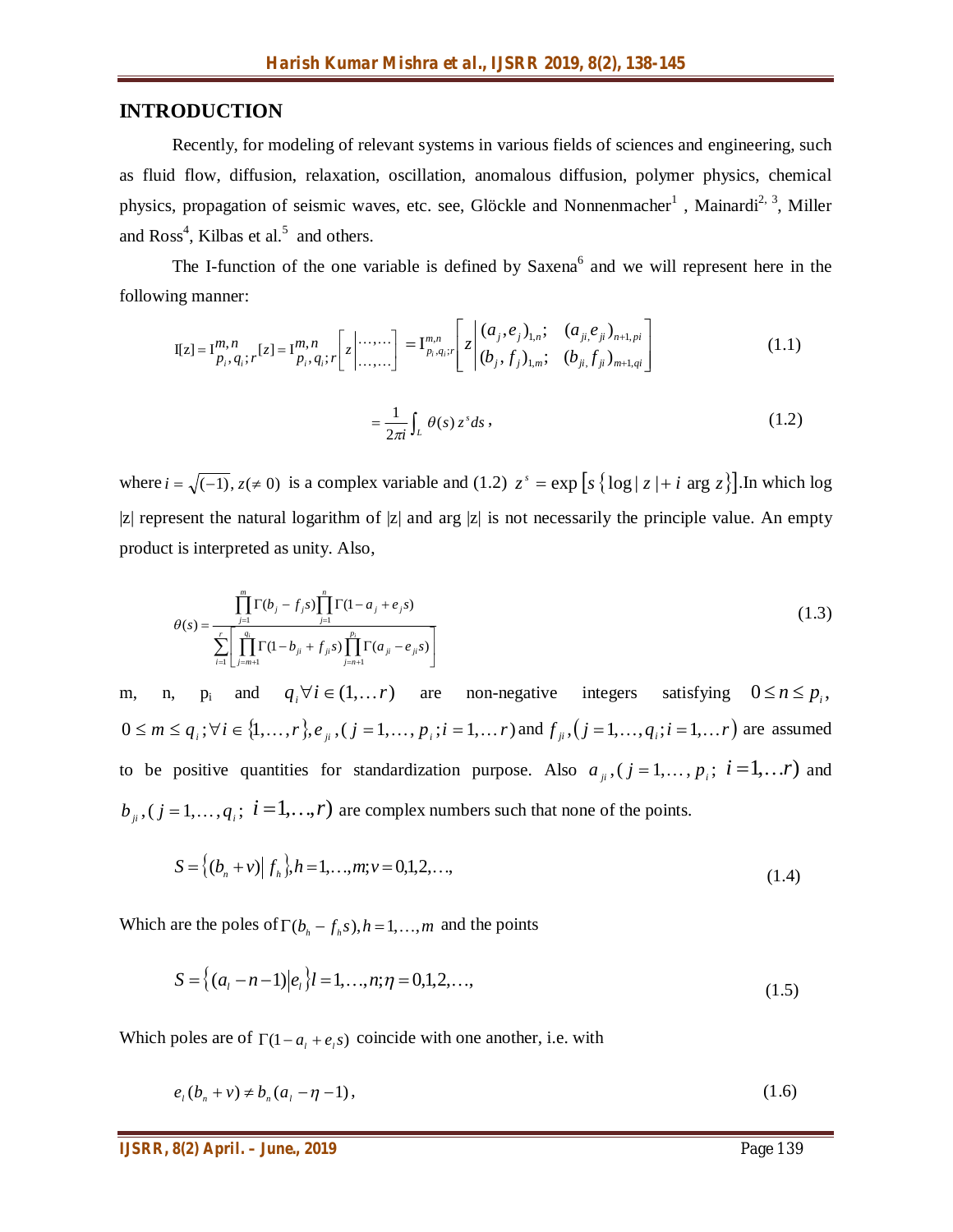for  $v, \eta = 0, 1, 2, \ldots; h = 1, \ldots, m; l = 1, \ldots, n$ .

Further, the contour L runs from  $-i_{\infty}$  to  $+i_{\infty}$ . Such that the poles of  $\Gamma(b_n - s)$ ,  $h = 1,...,m$ ; lie to the right of L and the poles  $\Gamma(1 - a_i + e_i s)$ ,  $l = 1, ..., n$  lie to the left of L. The integral converges, if  $|\arg z| < \frac{1}{2} B\pi, B > 0, A \le 0$  $\lt \frac{1}{2} B \pi, B > 0, A \leq 0$ , where

$$
A = \sum_{j=1}^{p_i} e_{ji} - \sum_{j=1}^{q_i} f_{ji} \quad \text{and} \tag{1.7}
$$

$$
B = \sum_{j=1}^{n} e_j - \sum_{j=n+1}^{p_i} e_{ji} + \sum_{j=1}^{m} f_j - \sum_{j=m+1}^{q_i} f_{ji} , \forall i \in (1,...,r)
$$
 (1.8)

Let A denote a class of good functions. By good function f, we mean Miller<sup>7</sup> a function which is everywhere differentiable any number of times and if it is all of its derivatives are  $0(x^{-\nu})$ , for all v as x in increases without limit. We define the Weyl fractional derivatives of a function  $g(z)$  as follows:-

Let 
$$
g \in A
$$
, then for  $q < 0$ ,

$$
{}_{z}W_{\infty}^{q}g(z) = \frac{(-1)^{q}}{\Gamma(-q)} \int_{z}^{\infty} (u-z)^{-q-1} g(u) du.
$$
 (1.9)

For  $q \ge 0$ 

$$
{}_{z}W_{\infty}^{q}g(z) = \frac{d^{n}}{dz^{n}} \left( {}_{z}W_{\infty}^{q-n}g(z) \right),
$$
\n(1.10)

Where n being positive integer, such that  $n > q$ .

The general class of multivariable polynomials is defined by Srivastava and Garg $8$ .

$$
S_{\mathcal{L}}^{h_1,...,h_r}\left[x_1,...,x_r\right] = \sum_{k_1,...,k_r=0}^{h_1k_1+...+h_rk_r \leq \mathcal{L}} (-\mathcal{L})_{h_1k_1+...+h_rk_r} A(\mathcal{L};k_1,...,k_r) \frac{x_1^{k_1}}{k_1!} \cdots \frac{x_r^{k_r}}{k_r!},
$$
\n(1.11)

Where  $h_1,...,h_r$  are positive integers and the co-efficient  $A(L; k_1,...,k_r)$ ,  $(L; h_1 \in N; i =$ 1,...,*r*) are arbitrary constant, real or complex.

Evidently the case  $r = 1$  of the polynomials(1.11).

Would correspond the polynomials given by Srivastava<sup>9</sup>.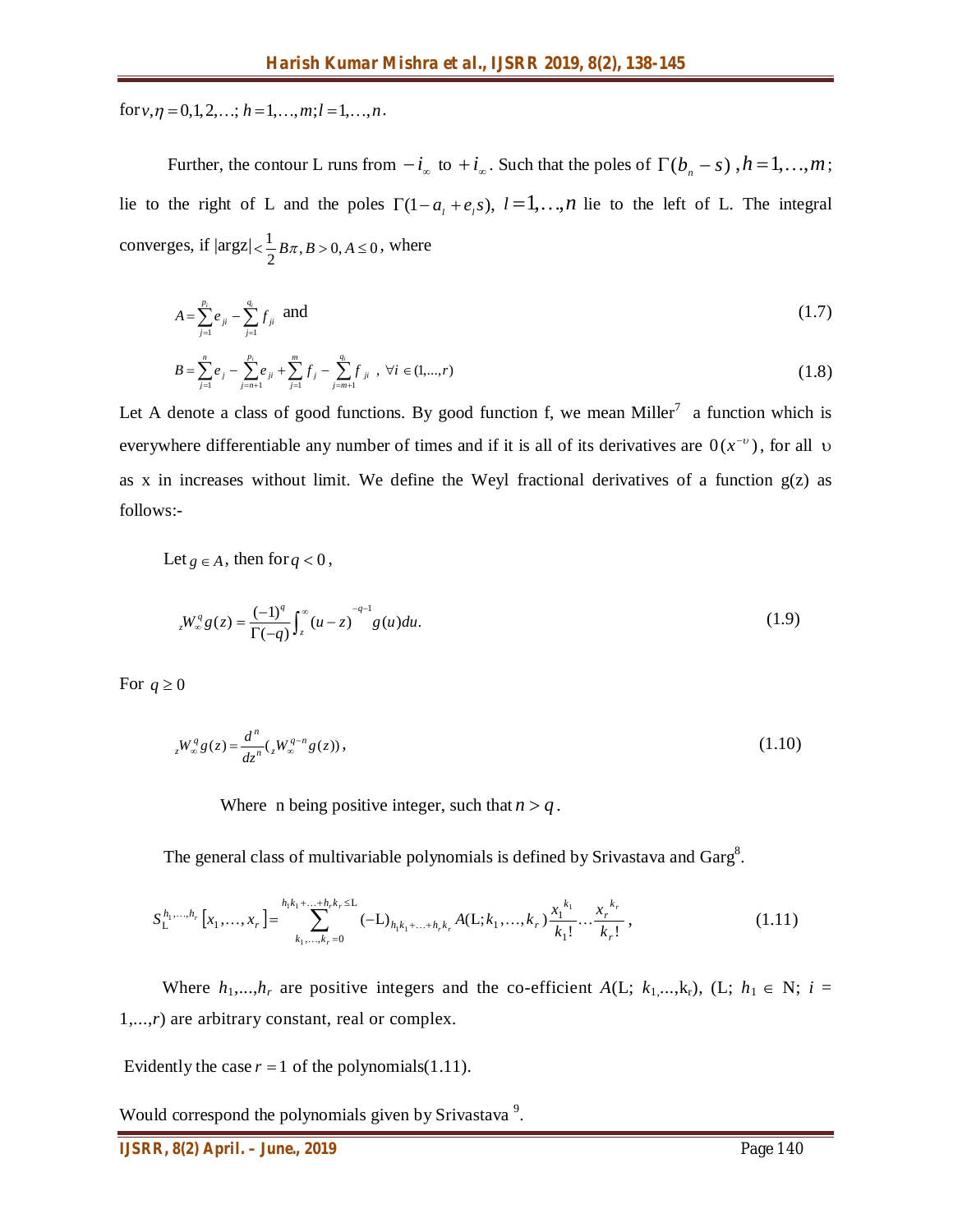$$
S_{\mathcal{L}}^{h}[x] = \sum_{k=0}^{[L,h]} \frac{(-L)_{hk}}{k!} A_{\mathcal{L},k} x^{k} \{ L \in N = (0,1,2,...) \},
$$
\n(1.12)

where *h* is arbitrary positive integers and the co-efficient  $A_{L,k}(L, k \ge 0)$  are arbitrary constant, real or complex.

**2. MATHEMATICAL PRE-REQUISITES -** To establish the main result, we need the following integral of the H-function by Saig $\ddot{O}^{10}$ .

$$
\int_{x}^{\infty} t^{\rho-1} (t-x)^{\sigma-1} \Gamma_{p_i, q_i; r}^{m, n} \left[ z t^{\mu} (t-x)^{\nu} \begin{vmatrix} (a_j, e_j)_{1,n}; (a_{ji}, e_{ji})_{n+1, p_i} \\ (b_j, f_j)_{1,m}; (b_{ji}, f_{ji})_{m+1, q_i} \end{vmatrix} dt \right]
$$
\n
$$
= x^{\rho+\sigma-1} \Gamma_{p_i+2, q_i+1; r}^{m+1, n+1} \left[ z x^{\mu+\nu} \begin{vmatrix} (1-\sigma, \nu), (a_j, e_j)_{1,n}; (a_{ji}, e_{ji})_{n+1, p_i}, (1-\rho, \mu) \\ (1-\rho-\sigma, \mu+\nu), (b_j, f_j)_{1,m}; (b_{ji}, f_{ji})_{m+1, q_i} \end{vmatrix}, \tag{2.1}
$$

Where

(i)  $\rho, \sigma$  are complex numbers and  $\mu, \nu$  are positive real numbers,

(ii) 
$$
|\arg z| < \frac{1}{2} A \pi
$$
, A defined as  $A = \sum_{j=1}^{p_i} e_{ji} - \sum_{j=1}^{q_i} f_{ji}$ ,

$$
\text{(iii)} \qquad \min \left[ \text{Re} \left( \frac{1 - \rho - \sigma}{\mu - \nu} \right), \min 1 \le j \le m \left[ \text{Re} \left( \frac{b_j}{f_j} \right) \right] \right] > \max \left[ -\text{Re} \left( \frac{\sigma}{\nu} \right), \max 1 \le j \le N \left[ \text{Re} \left( \frac{a_j - 1}{e_j} \right) \right] \right].
$$

# **3. WEYL FRACTIONAL DERIVATIVE OF MULTIVARIABLE POLYNOMIALS AND I- FUNCTION-**

**THEOREM.** Let *m*, *n*, *p*<sub>*i*</sub> and *q*<sub>*i*</sub> be non-negative integers such that  $0 \le n \le p$ <sub>*i*</sub>,  $0 \le m \le q$ <sub>*i*</sub> and 0  $\sum_{j=1}^{}e_{j} - \sum_{j=n+1}^{}e_{ji} + \sum_{j=1}^{}f_{j} - \sum_{j=m+1}^{}f_{ji} >$  $i$  *m*  $q_i$  $\sum_{j=m+1}^{J}$  *ji m j j p*  $\sum_{j=n+1}$  *i n*  $\sum_{j=1}^{n} e_j - \sum_{j=n+1}^{n} e_j + \sum_{j=1}^{n} f_j - \sum_{j=m+1}^{n} f_j > 0$  together with the set of conditions (i) – (iii) given with equation

(2.1). Then, for all value of q,

$$
{}_{z}W_{\infty}^{q} \left\{ x^{\rho-1}(z-x)^{\sigma-1} S_{L}^{h_{1},...,h_{r}} \left[c_{1}x^{\delta_{1}},...,c_{r}x^{\delta_{r}} \right] \right\}
$$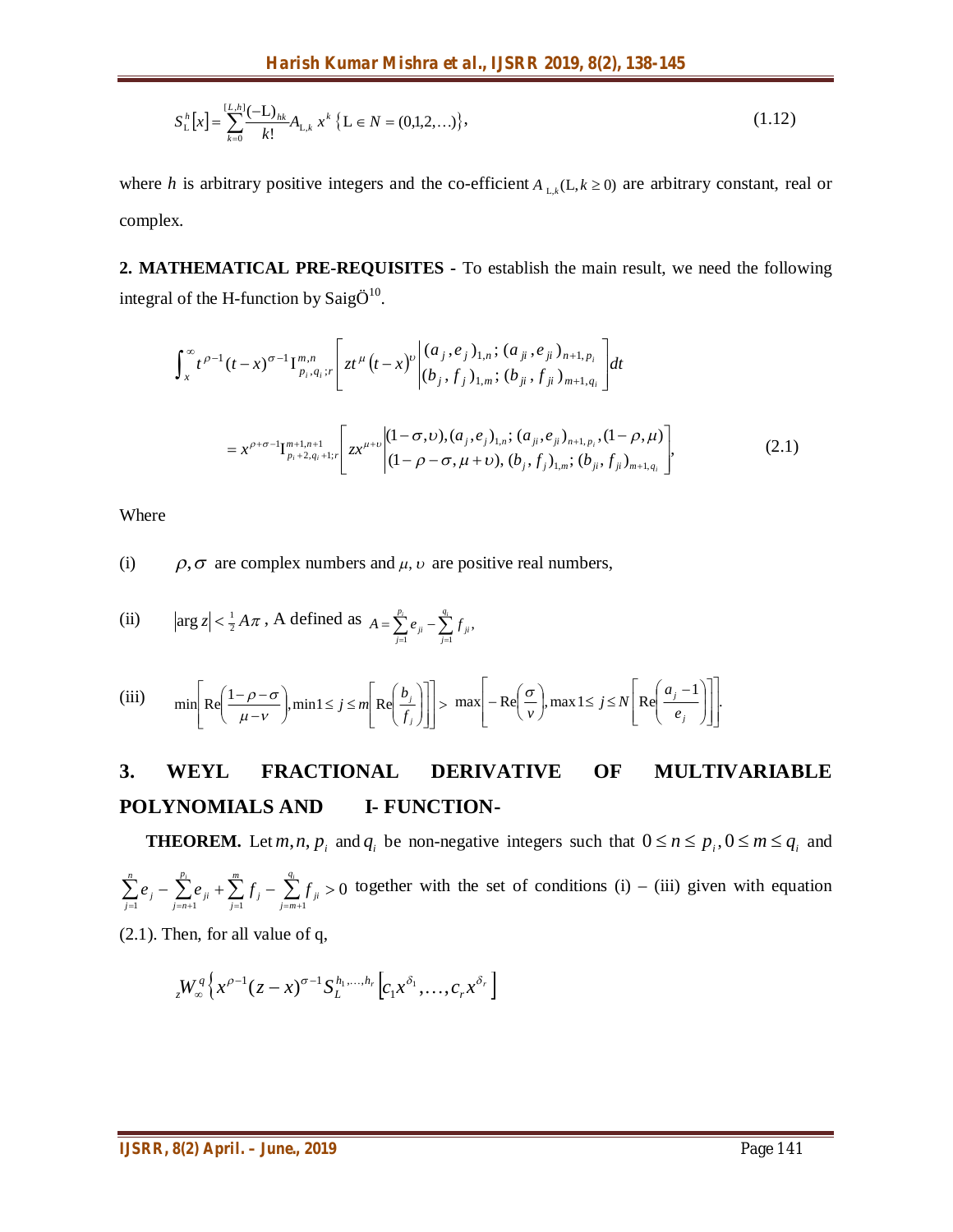$$
\times I_{p_i,q_i,r}^{m,n} \left[ y x^{\mu} (x-z)^{\nu} \begin{pmatrix} (a_j, e_j)_{1,n}; (a_{ji}, e_{ji})_{n+1, p_i} \\ (b_j, f_j)_{1,m}; (b_{ji}, f_{ji})_{m+1, q_i} \end{pmatrix} \right]
$$
  
= 
$$
\frac{(-1)^{q+\sigma-1}}{\Gamma(-q)} z^{\rho+\sigma-q-\sum_{i=1}^{r} k_i \delta_i-2} \sum_{h_1k_1+...+h_rk_r=0}^{h_1k_1+...+h_rk_r} (-L) \underset{h_1k_1+...+h_rk_r}{A(L;k_1,...,k_r)} \frac{c_1^{k_1}}{k_1!} ... \frac{c_r^{k_r}}{k_r!}
$$
  

$$
\times I_{p_{i+2},q_{i+1},r}^{m+1,n+1} \left[ y z^{\mu+\nu} \begin{pmatrix} (2-\sigma+q,\nu), (a_j, e_j)_{1,n}; (a_{ji}, e_{ji})_{n+1, p_i}, (1-\rho-\sum_{i=1}^{r} k_i \delta_i, \mu) \\ (2+q-\rho-\sigma-\sum_{i=1}^{r} k_i \delta_i, \mu+\nu), (b_j, f_j)_{1,m}; (b_{ji}, f_{ji})_{m+1, q_i} \end{pmatrix} .
$$
(3.1)

**PROOF** - Taking left hand side of equation (3.1) and using equation (1.11), we get

$$
{}_{z}W_{\infty}^{q}\left\{x^{\rho+\sum_{i=1}^{r}k_{i}\delta_{i}-1}(z-x)^{\sigma-1}\sum_{k_{1},...,k_{r}=0}^{h_{1}k_{1}+...+h_{r}k_{r}\leq L}(-L)A(L;k_{1},...,k_{r})\frac{c_{1}^{k_{1}}}{k_{1}!}...\frac{c_{r}^{k_{r}}}{k_{r}!}\right\}\times I_{p_{i},q_{i};r}^{m,n}\left[yx^{\mu}(x-z)^{\nu}\left| \begin{array}{c} (a_{j},e_{j})_{1,n}; (a_{ji},e_{ji})_{n+1,p_{i}}\\ (b_{j},f_{j})_{1,m}; (b_{ji},f_{ji})_{m+1,q_{i}} \end{array}\right| \right\},
$$
\n(3.2)

Now using equation (1.9) and definition of I– function, easily we can find the proof of equation (3.1).

For  $q \ge 0$  invoking the definition (1.10) the relation (3.2) further reduces to

$$
= \sum_{k_1,\dots,k_r=0}^{h_1k_1+\dots+h_rk_r \le L} (-L)_{h_1k_1+\dots+h_rk_r} A(L;k_1,\dots,k_r) \frac{c_1^{k_1}}{k_1!} \dots \frac{c_1^{k_{r_1}}}{k_r!} \frac{(-1)^{q+r+\sigma-1}}{\Gamma(r-q)} \frac{d^r}{dz^r} \{z^{\rho-\sigma-q+r-\sum_{i=1}^r k_i\delta_i-2}.
$$
  

$$
\left.\prod_{k_1,\dots,k_r=0}^{m+1,n+1} yz^{\mu+\nu} \right| (2-\sigma-r+q,\nu), (a_j,e_j)_{1,n}; (a_{ji},e_{ji})_{n+1,p_i}, (1-\rho-\sum_{i=1}^r k_i\delta_i,\mu)\right] \} (2+q-\rho-\sigma-\sum_{i=1}^r k_i\delta_i, \mu+\nu), (b_j,f_j)_{1,m}; (b_{ji},f_{ji})_{m+1,q_i}\}
$$

In replacing of  $(q - r)$  by q, we may obtain again

$$
= \frac{(-1)^{q+\sigma-1}}{\Gamma(-q)} z^{p+\sigma-q-\sum_{i=1}^{r}k_{i}\delta_{i}-2} \sum_{k_{1},...,k_{r}=0}^{h_{1}k_{1}+...+h_{r}k_{r}\leq L} (-L) \frac{A(L;k_{1},...,k_{r}) \frac{c_{1}^{k_{1}}}{k_{1}!}... \frac{c_{r}^{k_{r}}}{k_{r}!}}{k_{1}!} \cdots \frac{c_{r}^{k_{r}}}{k_{r}!}
$$

$$
\times I_{p_{i+2},q_{i+1}:r}^{m+1,n+1} \left[ yz^{\mu+\nu} \middle| (2-\sigma+q,\nu),(a_{j},e_{j})_{1,n};(a_{ji},e_{ji})_{n+1,p_{i}},(1-\rho-\sum_{i=1}^{r}k_{i}\delta_{i},\mu) \right] (2+q-\rho-\sigma-\sum_{i=1}^{r}k_{i}\delta_{i},\mu+\nu),(b_{j},f_{j})_{1,m};(b_{ji},f_{ji})_{m+1,q_{i}} \right]
$$
(3.3)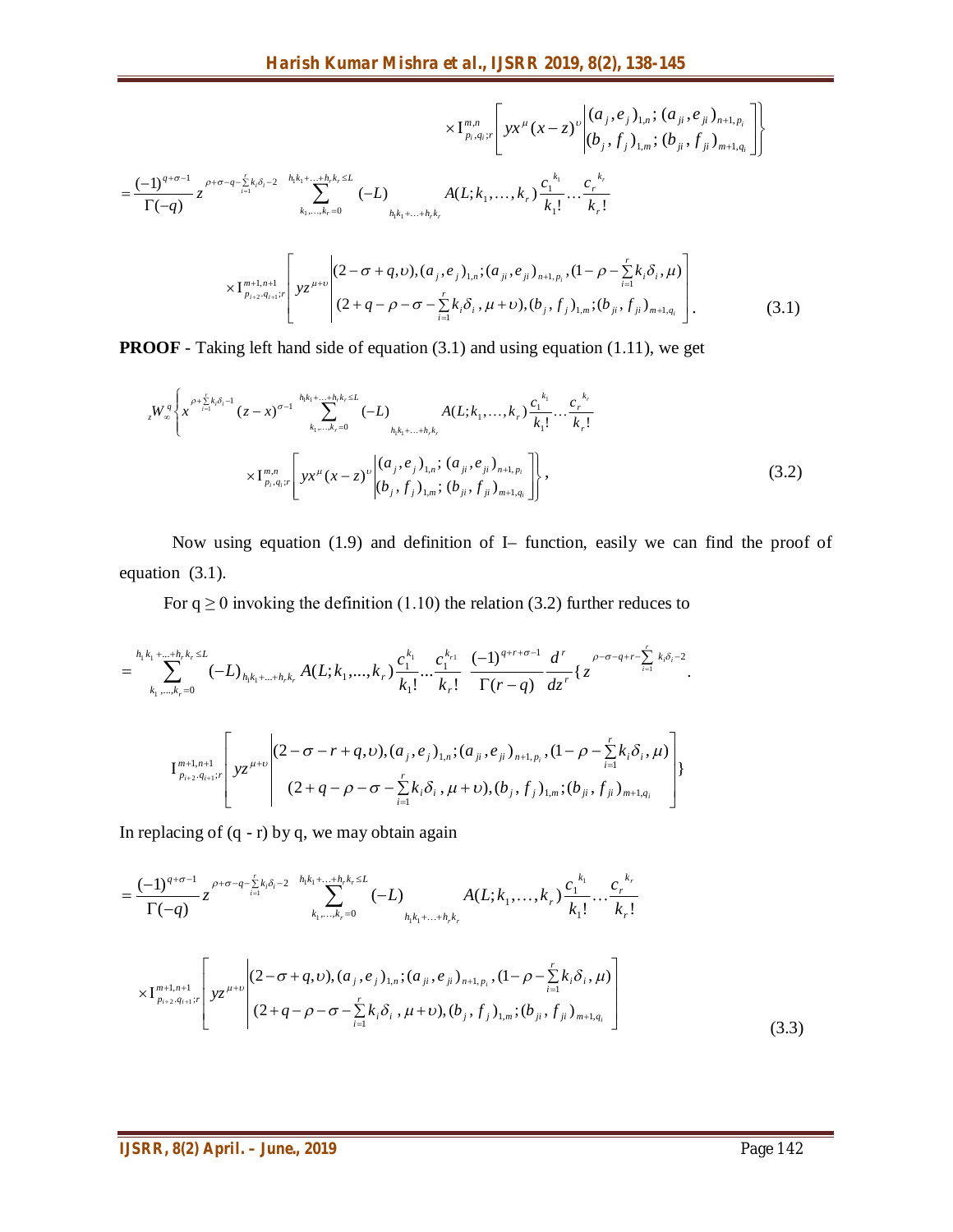**4**. **SPECIAL CASE -** If we put r=1 in the general call of multivariable polynomials given by Srivastava and Garg $<sup>8</sup>$  reduces to the polynomials given by Srivastava(1972) and I- function reduces</sup> into Fax 's H – function as follows :

$$
{}_{z}W_{\infty}^{q} \left\{ {}_{z}W_{\infty}^{q} \left\{ x^{\rho-1} (z-x)^{\sigma-1} S_{L}^{h} \left[ x^{k} \right] \times H \frac{m_{\eta} n}{p_{\eta} q} \left[ yx^{\mu} (x-z)^{\nu} \left| \begin{array}{c} (a_{1}, e_{1})_{1, p} \\ (b_{1}, f_{1})_{1, q} \end{array} \right] \right\} \right\}
$$
  
= 
$$
\frac{(-1)^{q+\sigma-1}}{\Gamma(-q)} z^{\rho+\sigma-q-k-2} \sum_{k=0}^{[L,k]} \frac{(-L)_{hk}}{k!} A_{L,k} \times H_{p+2,q+1}^{m+1,n+1} \left[ yz^{\mu+\nu} \left| \begin{array}{c} (2-\sigma+q, \nu), (a_{j}, e_{j})_{1, p}, (1-\rho-k, \mu) \\ (2+q-\rho-\sigma-k, \mu+\nu), (b_{j}, f_{j})_{1, q} \end{array} \right] \right].
$$
 (4.1)

Replacing  $\upsilon$  by – $\upsilon$  equation (4.1) correspond to the following result according as  $\mu > \upsilon$ ,  $\mu < \upsilon$  and  $\mu = \nu$ , i.e. for  $\mu > \nu$ 

$$
{}_{z}W_{\infty}^{q} \left\{ {}_{z}W_{\infty}^{q} \left\{ x^{\rho-1} (z-x)^{\sigma-1} S_{L}^{h} \left[ x^{k} \right] \times H \frac{m_{n} n}{p_{n} q} \left[ y x^{\mu} (x-z)^{-\nu} \left| \begin{array}{c} (a_{1}, e_{1})_{1, p} \\ (b_{1}, f_{1})_{1, q} \end{array} \right] \right\} \right\}
$$
  

$$
= \frac{(-1)^{q+\sigma-1}}{\Gamma(-q)} z^{\rho+\sigma-q-k-2} \sum_{k=0}^{\lfloor L, h \rfloor} \frac{(-L)_{hk}}{k!} A_{L,k} \times H \frac{m+2, n}{p+1, q+2} \left[ y z^{\mu-\nu} \left| \begin{array}{c} (a_{1}, e_{1})_{1, p}, (1-\rho-k, \mu) \\ (2+q-\rho-\sigma-k, \mu-\nu), (\sigma-q-1, \nu), (b_{1}, f_{1})_{1, q} \end{array} \right] \right\}
$$
(4.2)

For  $\mu < \upsilon$ 

$$
{}_{z}W_{\infty}^{q} \left\{ {}_{z}W_{\infty}^{q} \left\{ x^{\rho-1} (z-x)^{\sigma-1} S_{L}^{h} \left[ x^{k} \right] \times H \frac{m,n}{p,q} \left[ yx^{\mu} (x-z)^{-\nu} \left| \begin{array}{c} (a_{1}, e_{1})_{1,p} \\ (b_{1}, f_{1})_{1,q} \end{array} \right] \right\} \right\}
$$
  
= 
$$
\frac{(-1)^{q+\sigma-1}}{\Gamma(-q)} z^{\rho+\sigma-q-k-2} \sum_{k=0}^{\lfloor L,h \rfloor} \frac{(-L)_{hk}}{k!} A_{L,k} \times H \frac{m+1,n+1}{p+2,q+1} \left[ yz^{\mu-\nu} \left| \begin{array}{c} (p+\sigma-q+k-1, \nu-\mu), (a_{j}, e_{j})_{1,p}, (1-\rho-k, \mu) \\ (\sigma-q-1, \nu), (b_{j}, f_{j})_{1,q} \end{array} \right] \right\}
$$
(4.3)

and  $\mu = v$ 

$$
{}_{z}W_{\infty}^{q} \left\{ {}_{z}W_{\infty}^{q} \left\{ x^{\rho-1} (z-x)^{\sigma-1} S_{L}^{h} \left[ x^{k} \right] \times H \frac{m, n}{p, q} \left[ yx^{\mu} (x-z)^{-\nu} \left| \frac{(a_{1}, e_{1})_{1, p}}{(b_{1}, f_{1})_{1, q}} \right] \right\} \right\}
$$
  

$$
= \frac{(-1)^{q+\sigma-1} \Gamma(2-q-\rho-k)}{\Gamma(-q)} z^{\rho+\sigma-q-k-2} \sum_{k=0}^{\lfloor L, h \rfloor} \frac{(-L)_{hk}}{k!} A_{L,k} \times H \frac{m+1, n}{p+1, q+1} \left[ y \left| \frac{(a_{j}, e_{j})_{1, p}}{(\sigma-q-1, \nu), (b_{j}, f_{j})_{1, q}} \right] \right] (4.4)
$$

Finally writing  $-\mu$  instead of  $\mu$ , equation (4.1) yields the following results according as  $\mu > \nu$ ,  $\mu < v$  and  $\mu = v$  respectively.

For  $\mu > \nu$ 

*IJSRR, 8(2) April. – June., 2019* **Page 143**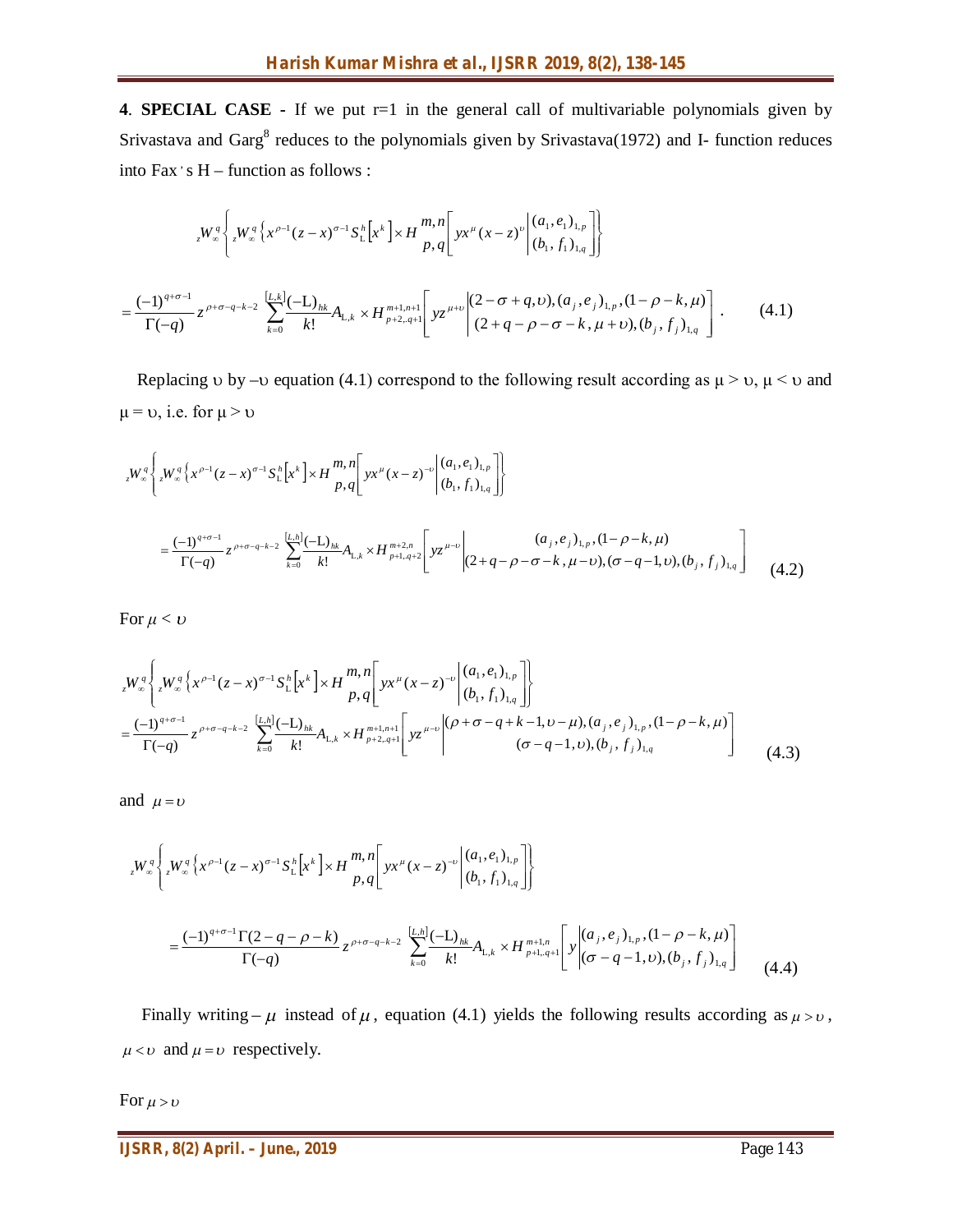$$
{}_{z}W_{\infty}^{q}\left\{x^{\rho-1}(z-x)^{\sigma-1}S_{L}^{h}\left[x^{k}\right]\right\} \times H_{p,q}^{m,n}\left[yx^{-\mu}(x-z)^{\nu}\left|\begin{array}{l}\left(a_{1},e_{1}\right)_{1,p}\\ \left(b_{1},f_{1}\right)_{1,q}\right]\end{array}\right\}
$$
\n
$$
=\frac{(-1)^{q+\sigma-1}}{\Gamma(-q)}z^{\rho+\sigma-q-k-2}\sum_{k=0}^{\lfloor L, h\rfloor}\frac{(-L)_{hk}}{k!}A_{L,k} \times H_{p+2,q+1}^{m,n+2}\left[yz^{-\mu+\nu}\left|\begin{array}{l}\left(q-\rho-\sigma-k+1,\mu-\nu\right),(2+q-\sigma,\nu),(a_{j},e_{j})_{1,p}\\ \left(b_{j},f_{j}\right)_{1,q},(\rho+k,\mu)\end{array}\right]\right]
$$
\n
$$
(4.5)
$$

for  $\mu < v$ 

$$
{}_{z}W_{\infty}^{q} \left\{ {}_{z}W_{\infty}^{q} \left\{ {}_{x}\rho^{-1}(z-x)^{\sigma-1} S_{L}^{h} \left[ x^{k} \right] \times H \frac{m,n}{p,q} \left[ yx^{-\mu} (x-z)^{\nu} \left| \frac{(a_{1}, e_{1})_{1,p}}{(b_{1}, f_{1})_{1,q}} \right] \right\} \right\}
$$
  

$$
= \frac{(-1)^{q+\sigma-1}}{\Gamma(-q)} z^{\rho+\sigma-q-k-2} \sum_{k=0}^{\lfloor L, h \rfloor} \frac{(-L)_{hk}}{k!} A_{L,k} \times H_{p+1,q+1}^{m+1,n+1} \left[ yz^{-\mu+\nu} \left| \frac{(2-\sigma+q, v), (a_{j}, e_{j})_{1,p}}{(2+q-\rho-\sigma-k, v-\mu), (b_{j}, f_{j})_{1,q}}, (\rho+k, \mu) \right| \right] (4.6)
$$

and for  $\mu = v$ 

$$
{}_{z}W_{\infty}^{q}\left\{ {}_{z}W_{\infty}^{q}\left\{ {}_{x}\rho^{-1}(z-x)^{\sigma-1}S_{L}^{h}\left[x^{k}\right] \times H \frac{m,n}{p,q} \left[ \left. yx^{-\mu}(x-z)^{\nu} \right|^{(a_{1},e_{1})_{1,p}} \right] \right\}
$$
\n
$$
= \frac{\Gamma(2-\rho-k-\sigma+q) (-1)^{q+\sigma-1}}{\Gamma(-q)} z^{\rho+\sigma-q-k-2} \sum_{k=0}^{\lfloor L,h \rfloor} \frac{(-L)_{hk}}{k!} A_{L,k}
$$
\n
$$
\times H_{p+2,q+1}^{m+1,n+1} \left[ \left. yz^{\mu+\nu} \right|^{(2-\sigma+q,\nu), (a_{j},e_{j})_{1,p}, (1-\rho-k,\mu)} \left[ \frac{(-1)^{k+1}S_{L,k}^{(2-\sigma+\mu,\nu)}}{(2+q-\rho-\sigma-k,\mu+\nu), (b_{j},f_{j})_{1,q}} \right] \right\}.
$$
\n(4.7)

## **DISCUSSION**

We have obtained the results namely theorem and special cases which satisfied all the conditions mention in the statement.

## **REFERENCES**

- 1. Glöckle W. R. and Nonnenmacher T. F.(. Fractional integral operators and Fox functions in the theory of viscoelasticity. Macromolecules American Chemical Society 1991; 24: 6426- 6434.
- 2. Mainardi, F., Fractional diffusive wave in viscoelastic solids, In: Wegner JL, Norwood FR(eds) Nonlinear waves in solids ASME, 1995; 93-97.
- 3. Mainardi, F., The fundamental solution for the diffusion–wave equation. Appl Math Lett 1996; 9(5): 23-28.